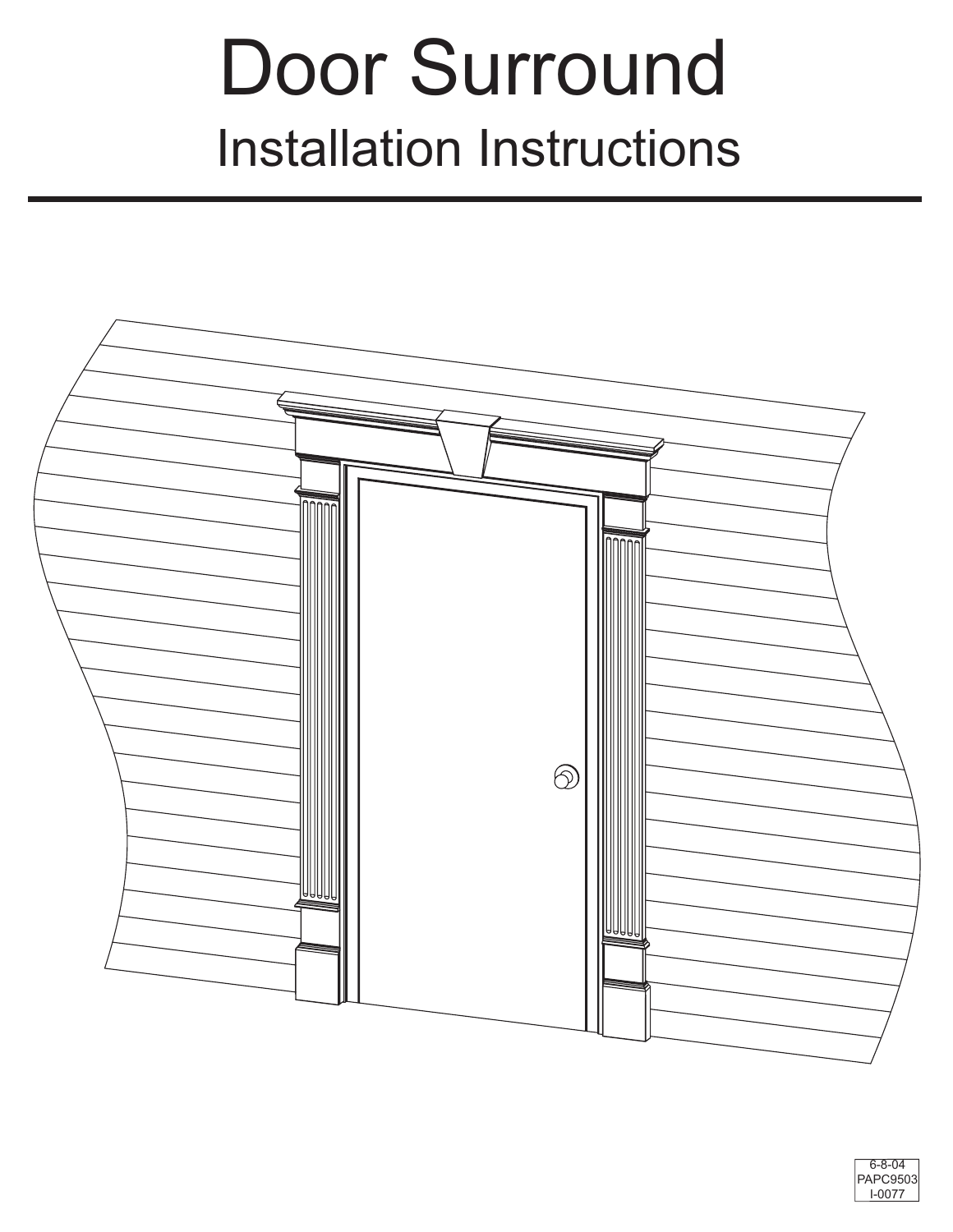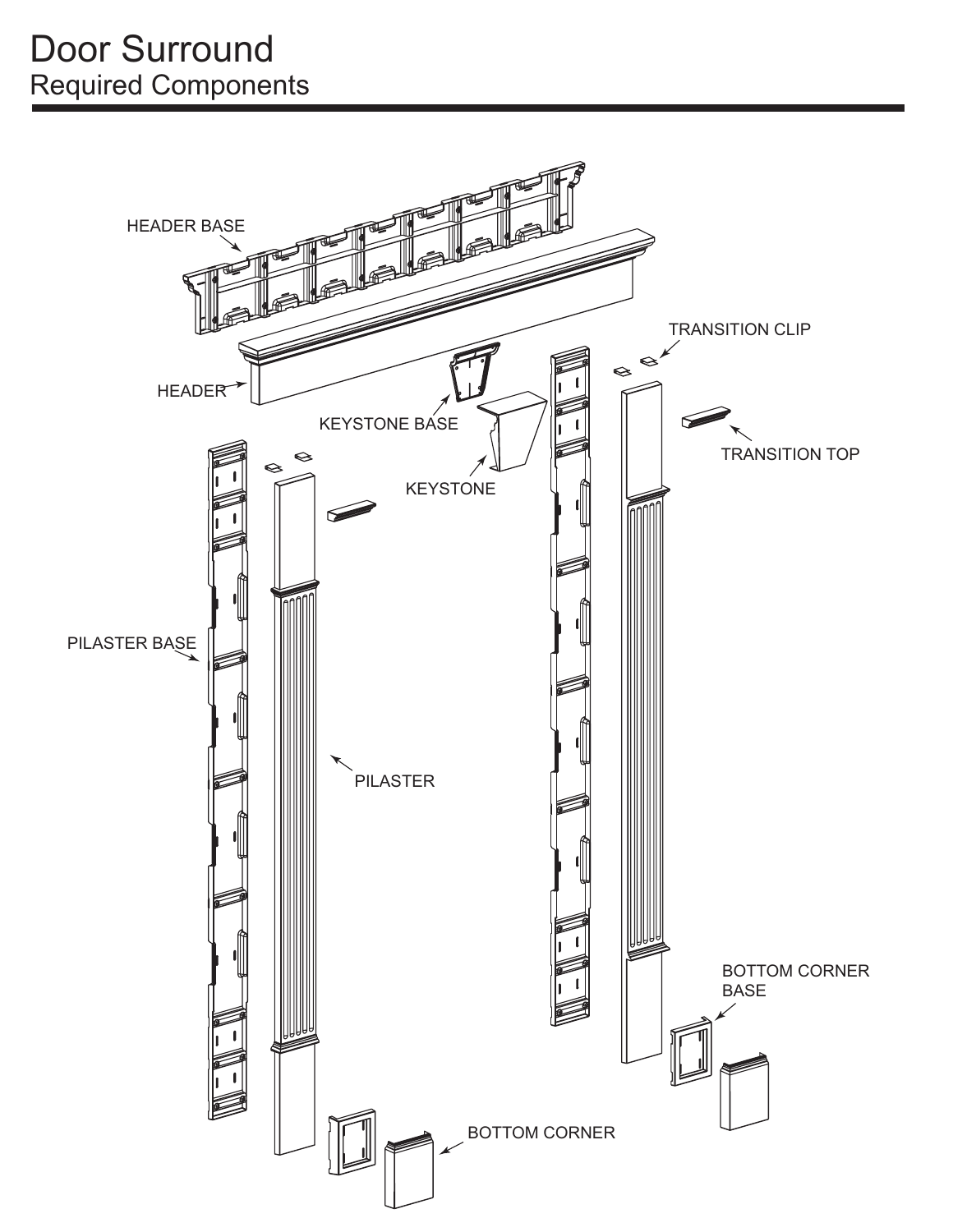# Door Surround Installation Instructions

Kit Contains:

2pc. Transition Top (1 Left & 1 Right) 2pc. Pilaster 2pc. Pilaster Base 2pc. Bottom Corner (1 Left & 1 Right) 2pc. Bottom Corner Base 2pc. 24pk. screws 3pc. 12pk. Shutter Lok 4pc. Transition Clip

#### FOR SURFACE MOUNT INSTALLATIONS ONLY

Additional components required for installation (not included with this kit):

1pc. 6" or 9" Header 1pc. 6" or 9" Header Base 1pc. 9" Keystone 1pc. 9" Keystone Base 1pc. 6" Keystone 1pc. 6" Keystone Base

Note: The illustrations contained in these instructions use a 9" Header and Base for examples. A 6" Header and Base can be used just as easily.

The siding has been removed from the illustrations for clarity purposes.

# **Step 1** Measure the height of the door. This includes any brickmold or trim that may be around the door. Record this as dimension 'A'. See figure at right. Dim. 'B' Dim. 'B' Dim. 'A' இ Assembled Pilaster and Pilaster Baseflat sides **Step 2** Assemble the pilasters to the pilaster bases. Cut the pilaster assembly from the top so that its finished length is Dim. 'A' minus 1/2". To achieve this, use the following formula: 96" (the length of the pilaster) minus (Dim. 'A' minus 1/2") equals Dim 'B' Measure and cut Dim. 'B' from the top of both pilasters. See Figure at left. Be sure the pilasters are oriented in the correct position before cutting. The flat side of the pilaster goes against the door. If Dim 'B' is greater than 12", cut the remaining material off the left right bottom of the pilaster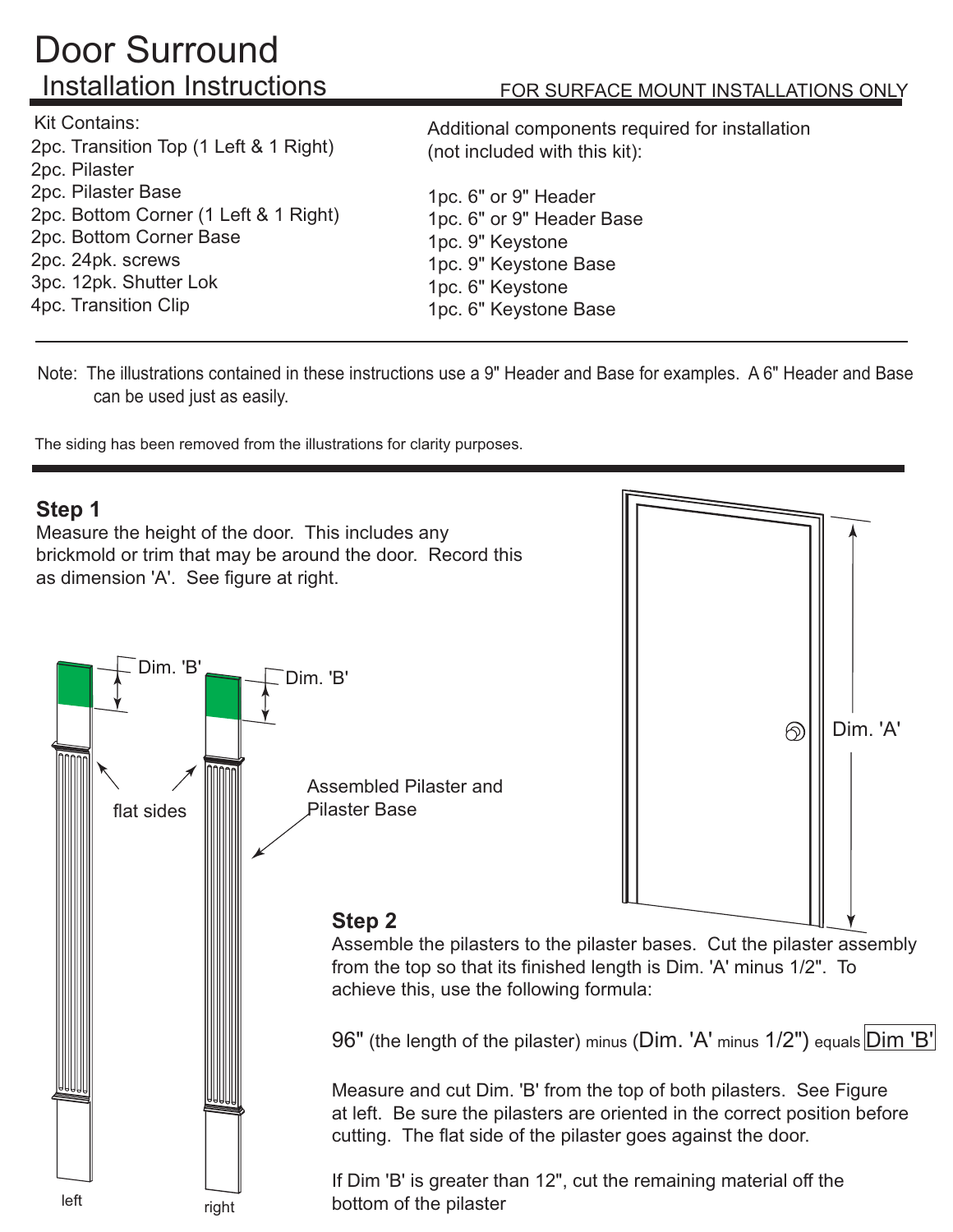1/8" Unsnap the assembly and position the Pilaster Base 1/8" 1/4" $1/8$ " away from the sides of the door and 1/4" away from the bottom of the door. This should leave it 1/4" short from the 1/4" top of the door. See figure at right. slots for screws **Step 4** Place a screw (not a Shutter Lok) in the center hole of the Pilaster Base (not in a slot). This insures that the expansion and contraction does not make the Pilaster creep up or down. See figure at right. center hole for screw placement  $\circledR$ Shutter Lok location **Step 5** Place the remaining screws in the slots or drill 1/4" holes 2 1/2" deep into the wall to accept the Shutter Loks. Use the Shutter Loks only in the round holes molded into the raised areas of the Pilaster Base. See figure at right for 1/8" locations. Do this for both sides of the door. The screws 1/4"  $1/8"$ should be centered in the slot and not over tightened. The

Pilaster Base must be able to expand and contract with changes in temperature.



#### **Step 6**

Snap the Pilasters over the Pilaster Bases. Be sure the locks of the pilaster are fully engaged. See figure at left

1/4"

#### **Step 7**

Mark the center of the door with a vertical line. See figure at left.

#### **Step 8**

There are different ways to place the header on the door. See the figures on the next page.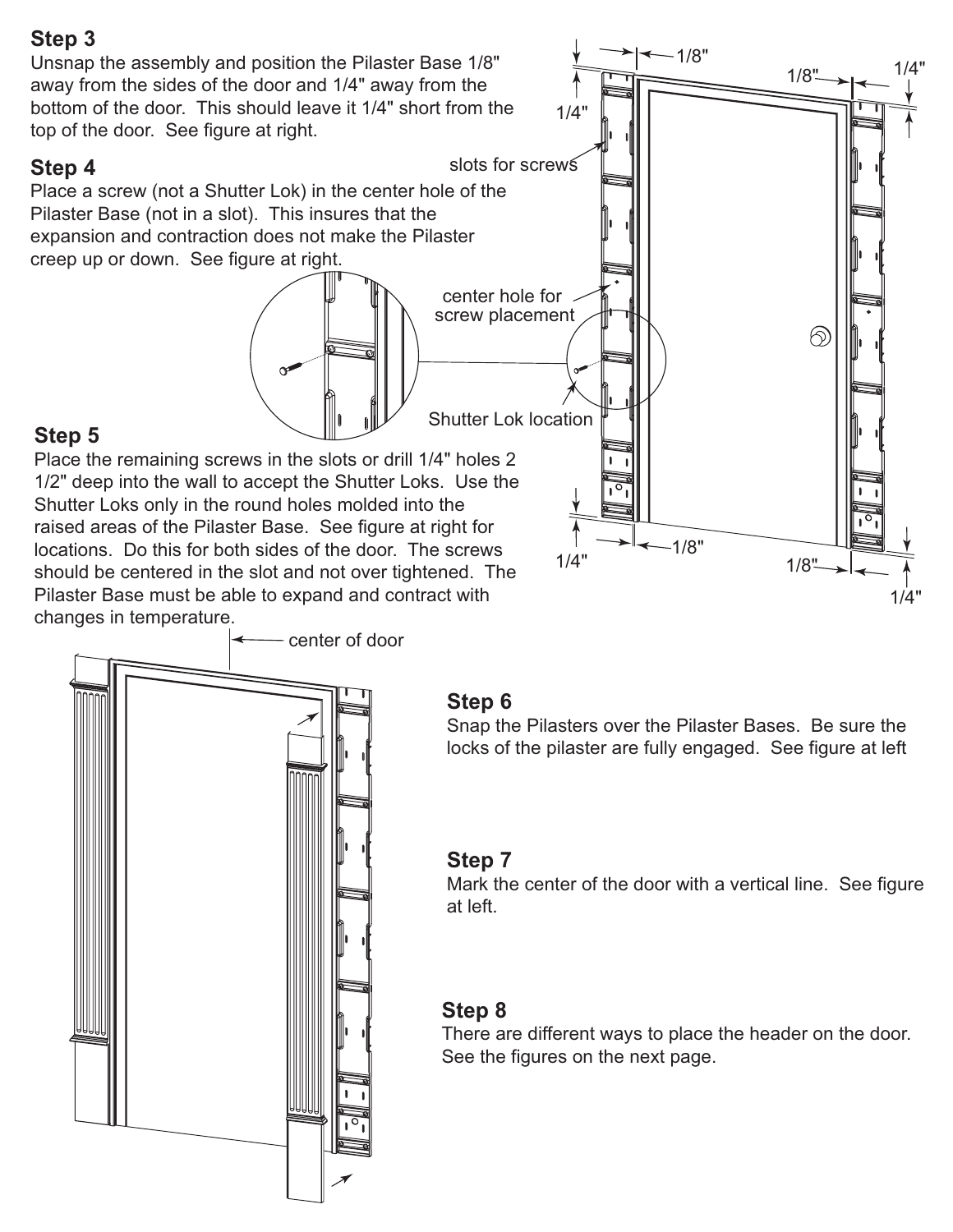





Measure the distance between the outside edges of the Pilasters and record this as Dim. 'D'. See figure at right.

# **Step 9A**

If you want your installation to look like Method 'A', you will need to add 1 1/4" to Dimension 'D'. This will allow the Header to be flush with the Transition Top when it's installed.

## **Step 9B**

If you want your installation to look like Method 'B', you will need to add the amount of overhang you want. Be sure to multiply the amount of overhang by 2 when adding. You want the overhang on both sides of the door.





#### **Step 10**

With the Header and Header Base assembled, mark the center of the assembly. See figure at left.

#### **Step 11**

Next, subtract the dimension from step 9A or 9B from Dim. 'F' and divide the result by 2. This will give you Dim 'G'. See figure at right.

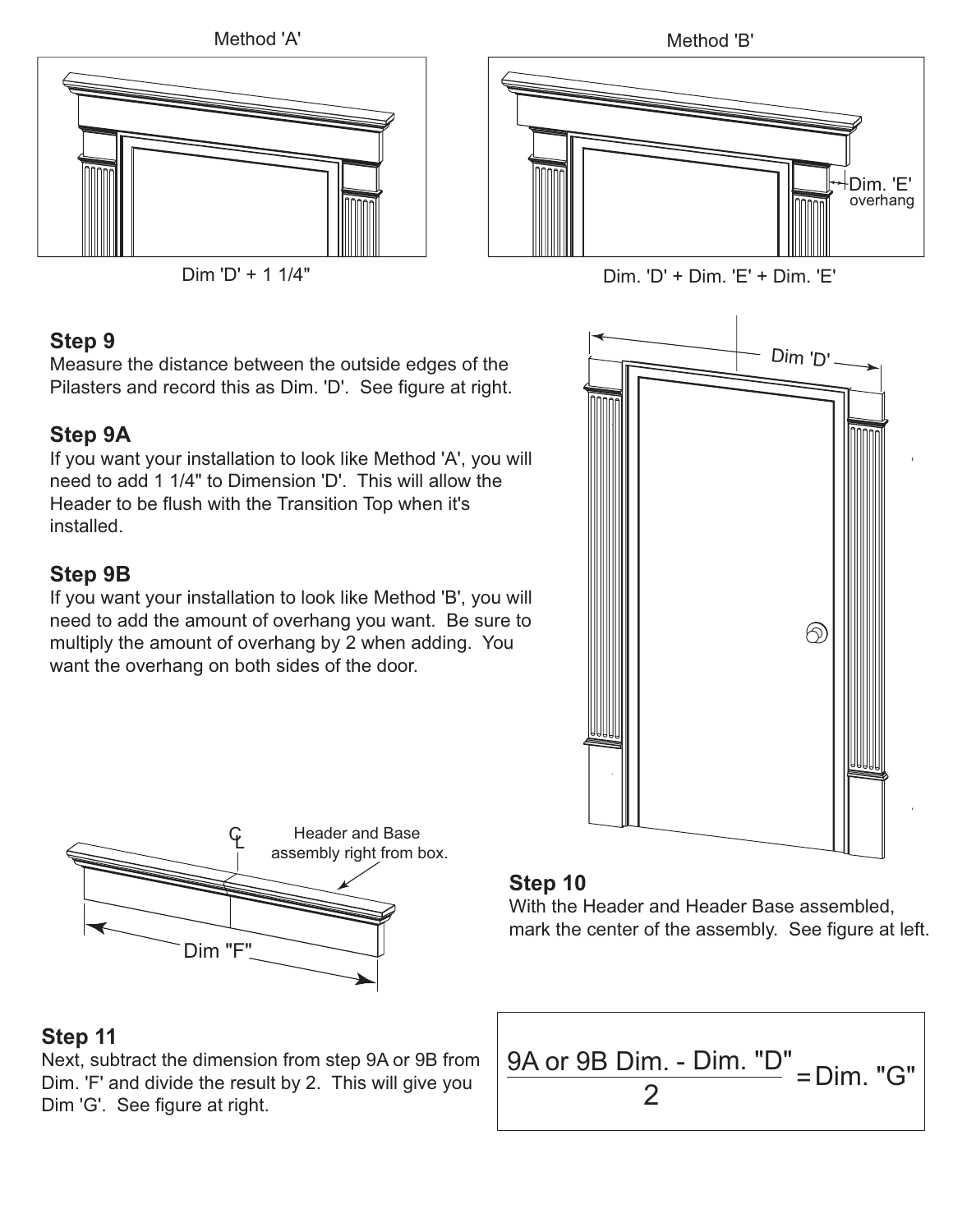Transfer Dim. 'G' to the Header Assembly. Dim. 'G' will be transferred 2 times; once on each side of the centerline.



Remove shaded area

## **Step 14**

Once the Header has been cut to the correct length, disengage the locking tabs and remove the header from the Header Base. To release the locks, start at the open end of the cut Header Assembly and pull the wall of the Header away from the Header Base. Continue this process, working your way to the end of the cut Header Assembly. See figure at right.

> slots for optional screw application

Use Shutter Loks at raised areas

# **Step 15**

Align the centerline of the door to the cut edges of the Header Base. Leave approximately an 1/8" gap between the bottom of the Header Base and the top of the door. This will give the Header clearance when snapped into place. When the Header base is properly located, fasten it into place. The preferred method of attaching the base to the house is to use the Shutter Loks that are enclosed with the kit. In order to install the Shutter Loks, 1/4" holes must be drilled 3" deep into the wall. Use the Shutter Loks only in the round holes molded into the raised areas of the Header Base. Space the Shutter Loks accordingly along the Header Base. See figure at right. Another method is to use screws. Use the elongated slot in the base and attach the base to the house using the screws provided with the kit. Be sure not to fasten the screws too tightly to allow for expansion and contraction.



#### **Step 13**

Cut the Header and Header Base assembly at the lines created by Dim. 'G'. See figure at left.

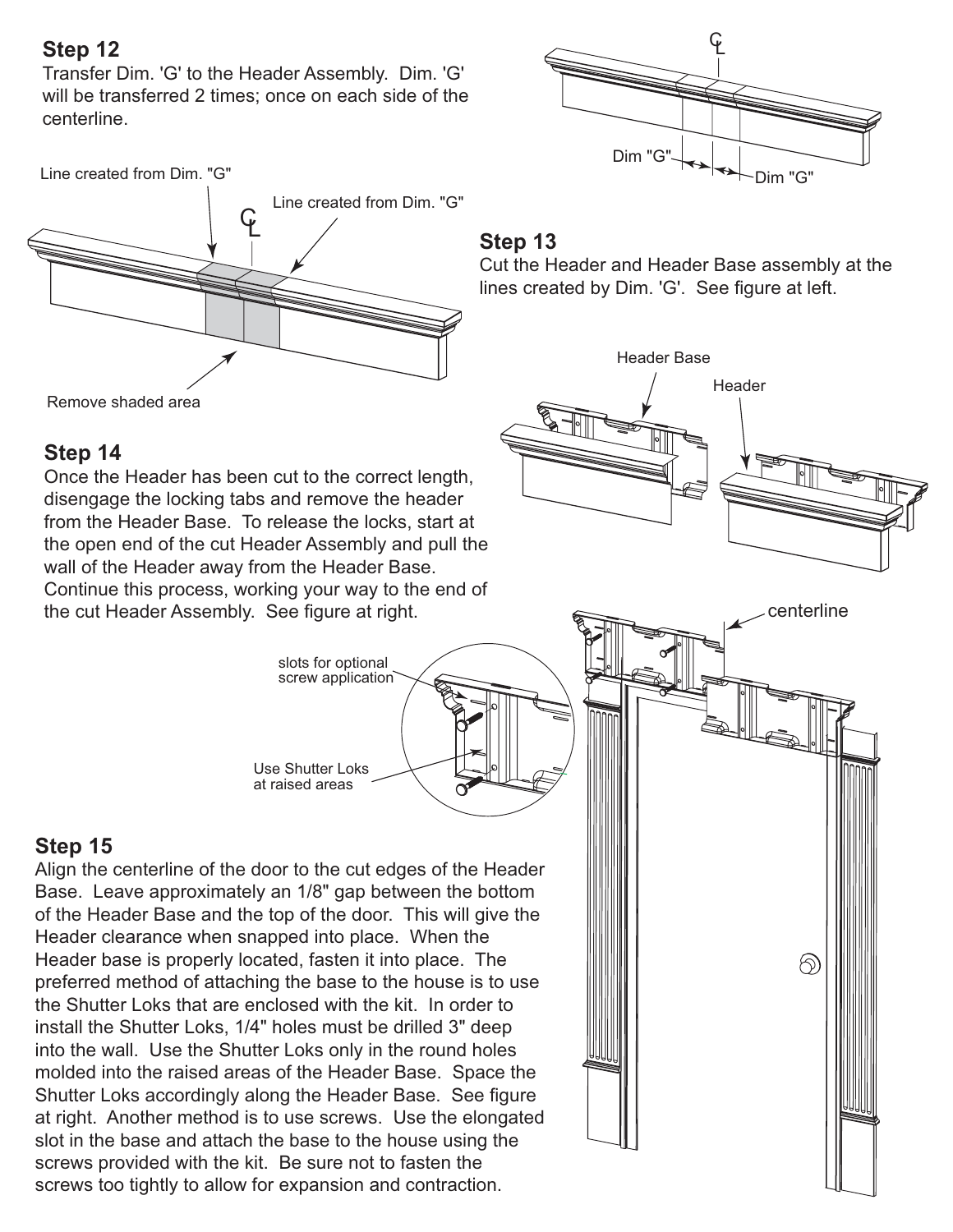

Place the Transition Top pieces on the Header in the approximate locations of the Pilasters. If the Header has the optional Endcaps welded on, use a utility knife to trim the bottom of the Endcaps so that the Transition Top pieces are flush. See figure at left. Clip them to the header using the clips provided. Use two clips per Transition Top. See figure below.

(Only applies to headers with end caps)

# **Step 17**

Snap the Header over the Header Base. At this point you may have to reposition the Tansition Top pieces so they line up correctly with the Pilasters. See figure below.



# **Step 18**

Center the Keystone Base over the Header. The bottom of the Keystone Base and the bottom of the Header should be flush. Screw the Keystone Base into place using the enclosed screws. See figure at right.





#### **Step 19**

Snap the Keystone over the Keystone Base. Be sure the lock tabs engage. See figure at left.





Transition Clip